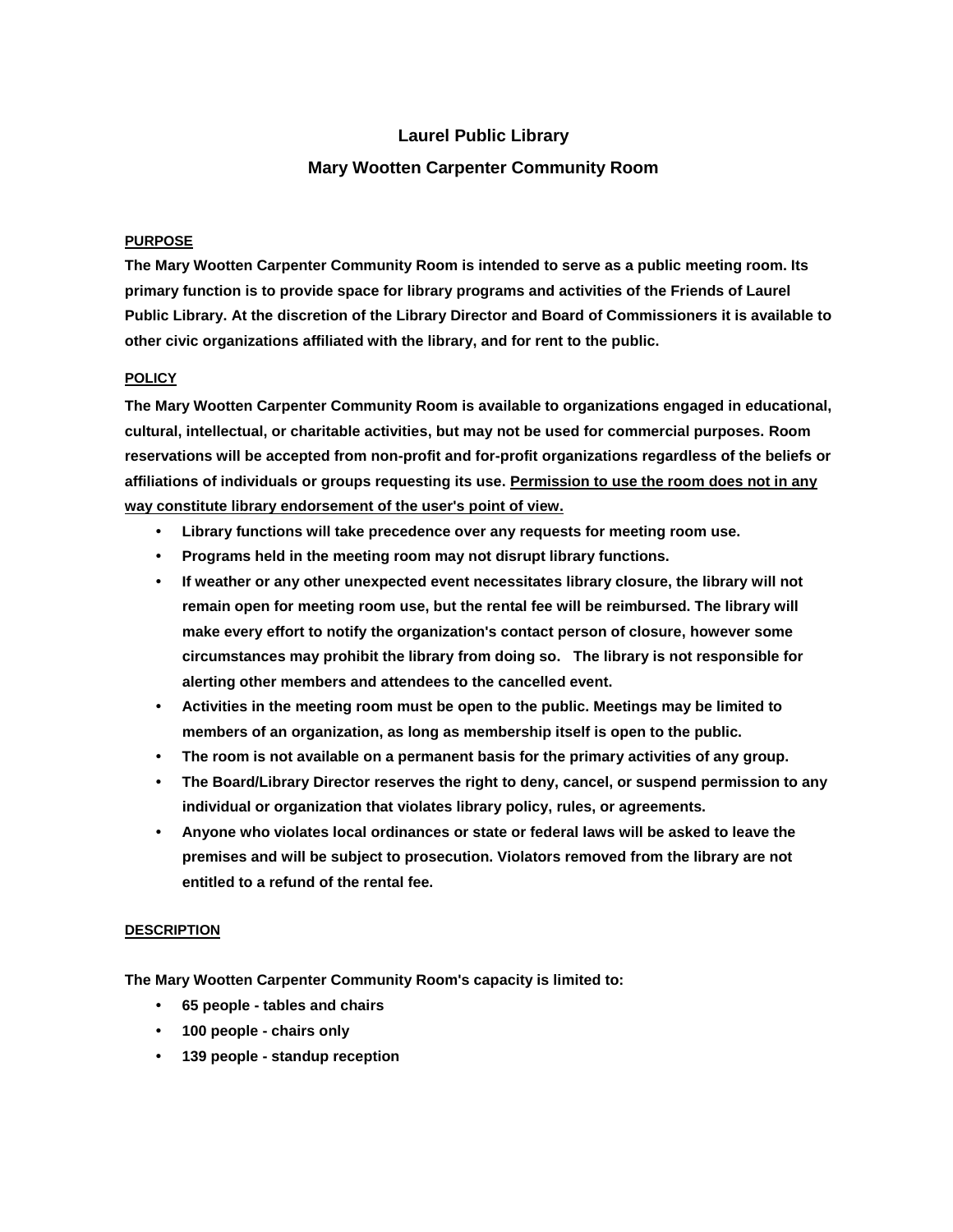**This large, multipurpose room is wired and equipped with WiFi for computer-based activities. It is accessibly located on the first floor of the building, with two rest rooms and a kitchenette. RENTAL**

| 3 hours or less                | non-profit fee<br>\$25 | for-profit fee<br>\$100 |
|--------------------------------|------------------------|-------------------------|
| each additional hour<br>over 3 | \$5                    | \$10                    |
| full day (9am -5pm)            | \$40                   | \$125                   |

**The room is available during the following hours:**

**Monday through Thursday, 10:00 am - 6:45 pm Friday, 10:00 am - 4:45 pm Saturday, 10:00 am - 1:45 pm**

**\*Failure to be out of the library prior to library's closing and/or return the room to previous condition with all trash removed, will result in being charged \$35 per hour or any portion of an hour, when the library is closed to the public.**

**Meeting room use, including clean up, must end fifteen minutes before the library closes. Reservations are confirmed once application is approved and payment received.**

**If an organization cancels its event, it must notify the library as soon as possible. Failure to notify the library or without 24 hour notice may result in denied future rental use.**

**Payment: Rental fees are to be paid in full 7 days prior to use of the room or the reservation will be cancelled. Credit card payments are accepted; checks should be made out to Laurel Public Library. If an event is cancelled less than 24 hours before it is scheduled to occur, the fee will not be refunded and will be considered a donation to the library.**

**Insurance: For-profit organizations must provide a Certificate of Insurance, to be attached to the application. Certificate of Insurance must be a minimum of \$1,000,000.00 per occurrence with \$1,000,000.00 aggregate. Laurel Public Library must be listed as Additional Insured.**

### **RESERVATIONS**

**I'**

**The Mary Wootten Carpenter Community Room is scheduled on a first-come-first-served basis. Telephone inquiries and the library calendar can provide preliminary information about room availability but scheduling is confirmed only after the attached registration form is received and approved by the Director/Assistant Director and payment received. Completed forms may be mailed or hand delivered to the library, faxed to the attention of the Director/Assistant Director, or emailed as attachments. Allow two business days for confirmation. Please contact the library if you have received no response in that time.**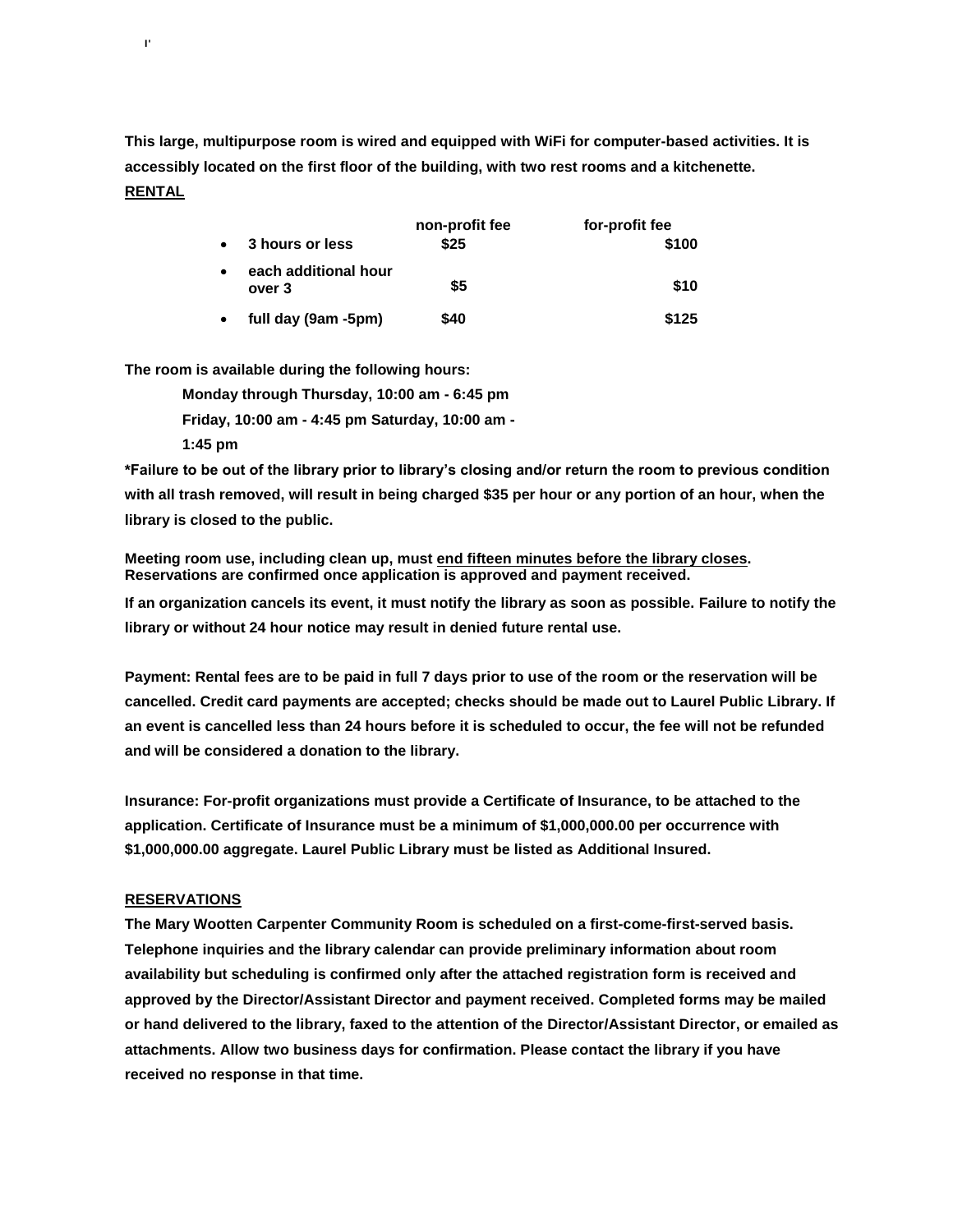# **Laurel Public Library**

### **Mary Wootten Carpenter Community Room**

### **AGREEMENTS**

**I'**

- **1. Organizations using the meeting room do so at their own risk. The organization using the room is responsible for the action of its members and guests.**
- **2. Individuals in the meeting room are subject to all general library rules and regulations. Failure to abide by them, or these agreements, will result in cancellation or refusal of future privileges.**
- **3. Organizations using the meeting room shall assume complete responsibility for the general safety of their groups and the general library public during their meeting.**
- **4. Smoking, alcoholic beverages, gambling and controlled substances are strictly prohibited on library property.**
- **5. The name, address, phone number and website may not be used as the official address of any organization except the Laurel Public Library and Friends of the Laurel Public Library.**
- **6. The renting organization is responsible for obtaining appropriate insurance coverage.**
- **7. Nothing may be attached to walls or ceiling without permission from the Director/Assistant Director. No candles or other flame may be ignited.**
- **8. Library staff shall not be responsible for handling incoming or outgoing telephone calls that pertain to non-Library organizations or events.**
- **9. Groups using the kitchenette must provide their own food, drinks, paper goods and utensils. Food preparation is not permitted except through use of appliances provided: microwave, coffee maker, electric kettle. If an appliance is damaged due to misuse, there will be a replacement charge. Food service is limited to light refreshments; no meals may be served without special permission from the Director/Assistant Director. Kitchenette must be clean after use, with trash removed. Library supplies and cabinets are not to be used except for library related events.**
- **10. All rooms, including restrooms, closets and hallway, shall be left in the condition they were rented. If additional cleaning, trash removal, etc. is necessary after the meeting, the user shall be billed for costs.**
- **11. Equipment, materials or furniture may not be stored in the library prior to or following an even without written permission from the Director/Assistant Director.** *DISCLAIMERS: The library is not responsible for damage or theft to renter's equipment, used or left in the room, including but not limited to viruses to computer software. The library assumes no responsibility for equipment or materials left on the premises. The library will attempt to contact the organization but after 15 days disposal of such items will be at the discretion of the library.*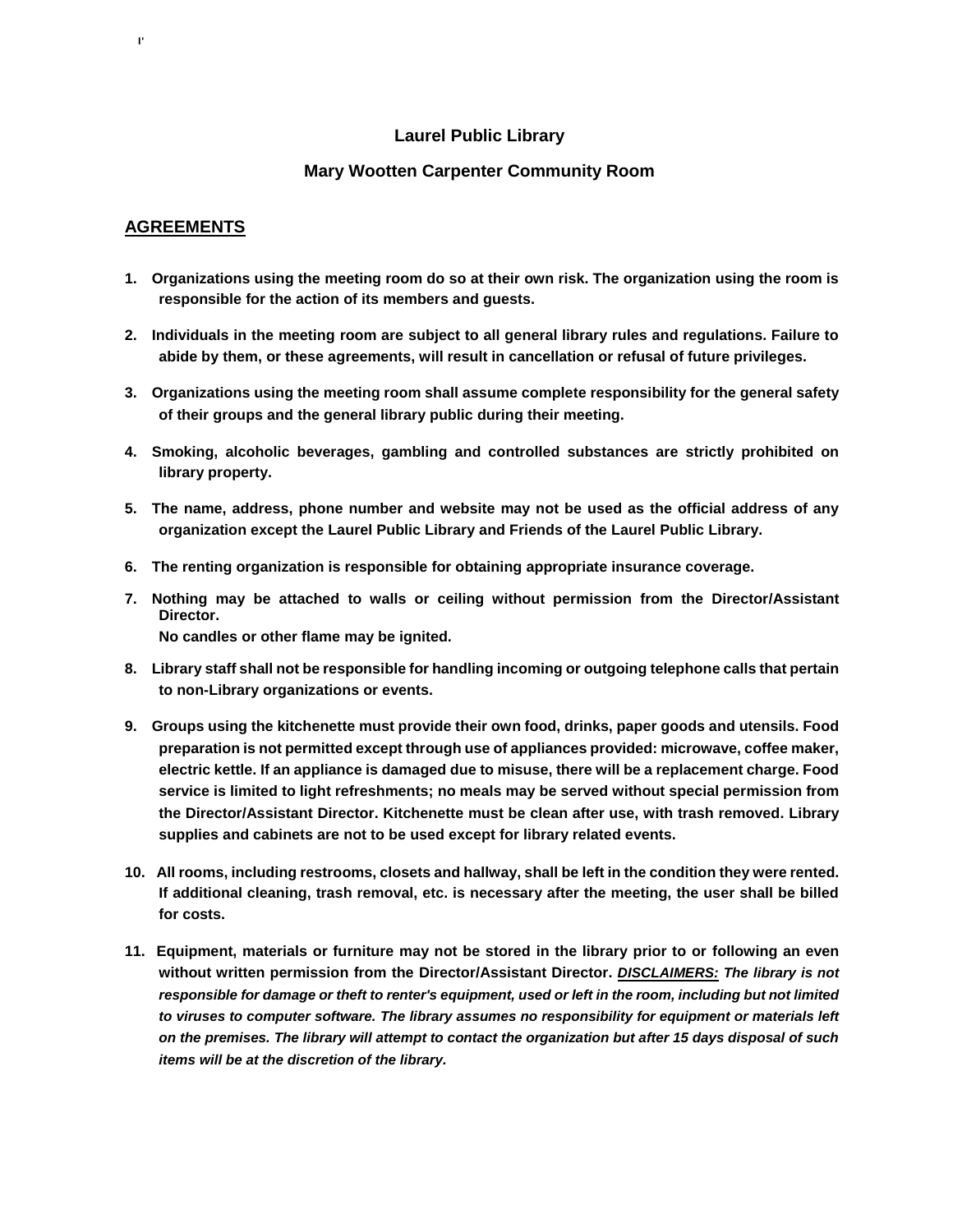- **12. When a security alarm is triggered, everyone must leave the building immediately unless otherwise instructed by library staff. Police and fire station receive the alert automatically.**
- **13. The library reserves the right to monitor the event to ensure codes are followed and regulations are observed.**
- **14. Emergency doors may not be used for entrance or exit except in a true emergency.**
- **15. Permission to use the room may not be transferred to another individual or organization.**
- **16. Organizations using the meeting room agree to hold the Board harmless from and against any losses, claims, actions, damages, liabilities, and expenses, including but not limited to those connected with loss of life, bodily injury or damage to property of whatever kind, including attorney's fees and costs, proximately caused by an organization's negligence.**
- **17. The library reserves the right to disallow or revoke permission to use the meeting room on a caseby-case basis. Organizations which do not fulfill obligations as set forth in this policy may be denied future use of library facilities. A list of these organizations will be maintained by the library. If the organization wishes to appeal a refusal, it may submit a letter of appeal to the Library Board of Commissioners.**
- **18. If additional tables or chairs are needed, you must contact the library staff to obtain the additional items needed. Library closets are for library staff only.**
- **19. Private for-profit events need prior permission for the Library Director/Assistant Director regarding use of the community room and selling products or fees of any kind.**
- **20. Events stated "Open to the Public" must be free and all-encompassing with no fees or selling of products/services.**

*Approved by the Laurel Public Library Board of Commissioners, – February 2022*